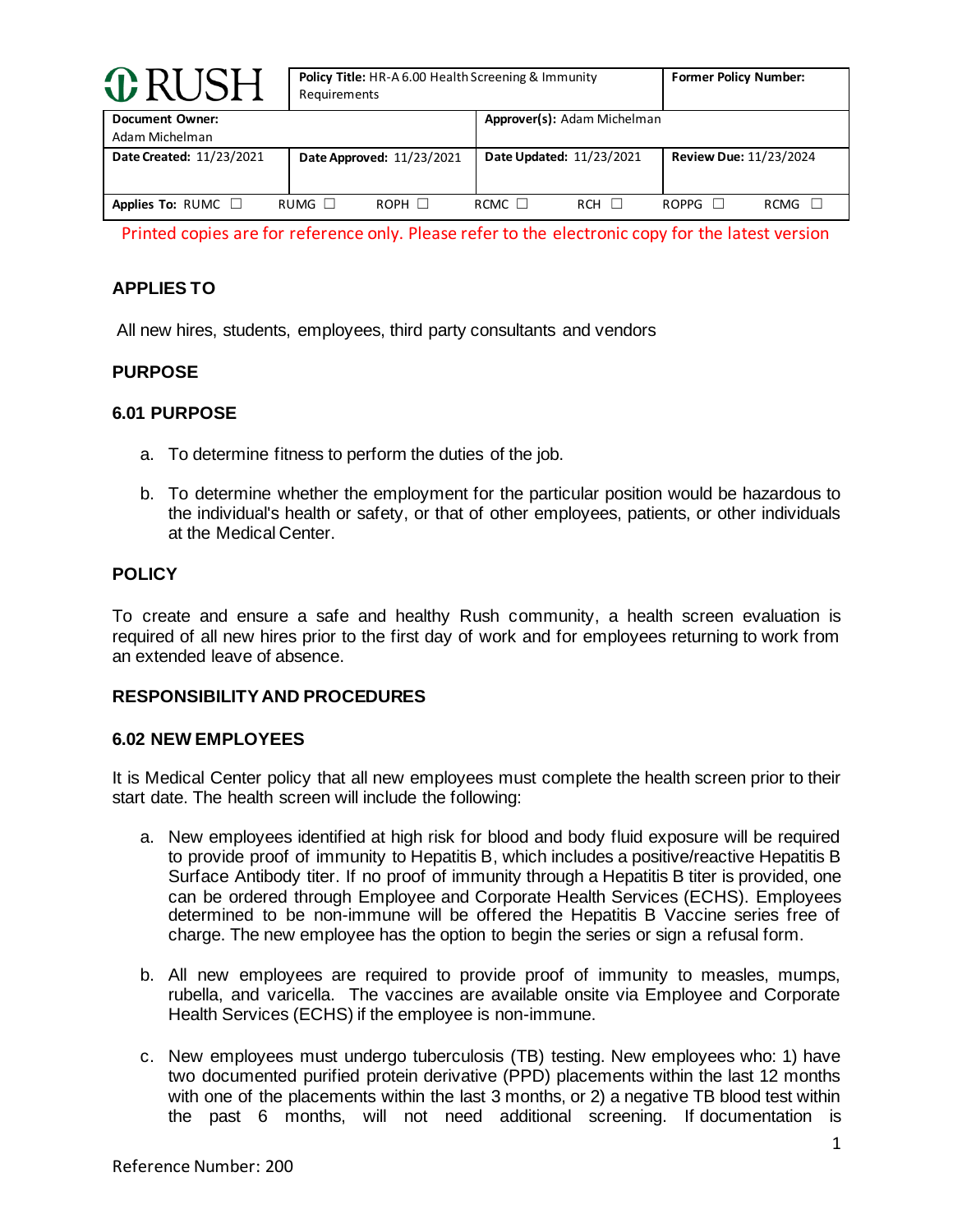| <b>O</b> RUSH                            |             | Policy Title: HR-A 6.00 Health Screening & Immunity<br>Requirements |             |                             |                               | <b>Former Policy Number:</b> |  |
|------------------------------------------|-------------|---------------------------------------------------------------------|-------------|-----------------------------|-------------------------------|------------------------------|--|
| <b>Document Owner:</b><br>Adam Michelman |             |                                                                     |             | Approver(s): Adam Michelman |                               |                              |  |
| Date Created: 11/23/2021                 |             | Date Approved: 11/23/2021                                           |             | Date Updated: 11/23/2021    | <b>Review Due: 11/23/2024</b> |                              |  |
| Applies To: RUMC $\Box$                  | RUMG $\Box$ | $ROPH$ $\Box$                                                       | RCMC $\Box$ | <b>RCH</b>                  | ROPPG                         | RCMG                         |  |

Printed copies are for reference only. Please refer to the electronic copy for the latest version

unavailable, the employee will be sent for a TB blood test. If the test is positive they will be sent for a chest x-ray. Employee will be provided a form letter to take to their Primary Care Physician (PCP) to determine if employee will need to be put on prophylactic medication. The completed letter must be returned to ECHS before clearance is given. Employees with a documented history of a positive PPD test and documented negative chest x-ray will be exempt from the TB blood test and/or chest x-ray unless they develop signs and symptoms suggestive of TB. Employee may provide ECHS verbal history if prophylactic medication was taken. If treatment history is unknown, then a form letter will be provided to the employee to submit to his/her PCP for completion prior to clearance. New employees will not be allowed to start work until they have completed and cleared the designated health screen process by ECHS. Applicants are subject to re-testing if there is a continuous absence from starting work for a period of greater than 90 days. This period is measured from the date of initial testing until the applicant's start date. Retesting must be completed before the applicant will be allowed to work.

- d. A tetanus/diphtheria immunization within the past 10 years is recommended. Employees who fail to provide the required information will be offered vaccination by ECHS.
- e. The screening will include past medical history and may require additional documentation from the employee's physician.
- f. Influenza immunization will also be required during flu season. Clearance will not be given to new employees without proof of influenza vaccine (See Policy: Rush Personnel Influenza Immunization Plan).
- g. COVID-19 vaccination will be required effective October 1, 2021. Clearance will not be given to new employees without proper documentation of their COVID-19 vaccination (See Policy: COVID-19 Immunization Plan).
- h. All employees are required to pass a drug and alcohol screening as part of the health screening process (See Policy: Drug and Alcohol Free Campus).

## **6.03 ADA COMPLIANCE**

The Medical Center will attempt to reasonably accommodate disabled individuals who can perform the essential functions of his/her position pursuant to the provisions of the Americans With Disabilities Act. (See Policy HR-E 7.00 ADA Accommodation Request Process.)

## **6.04 CONFIDENTIALITY**